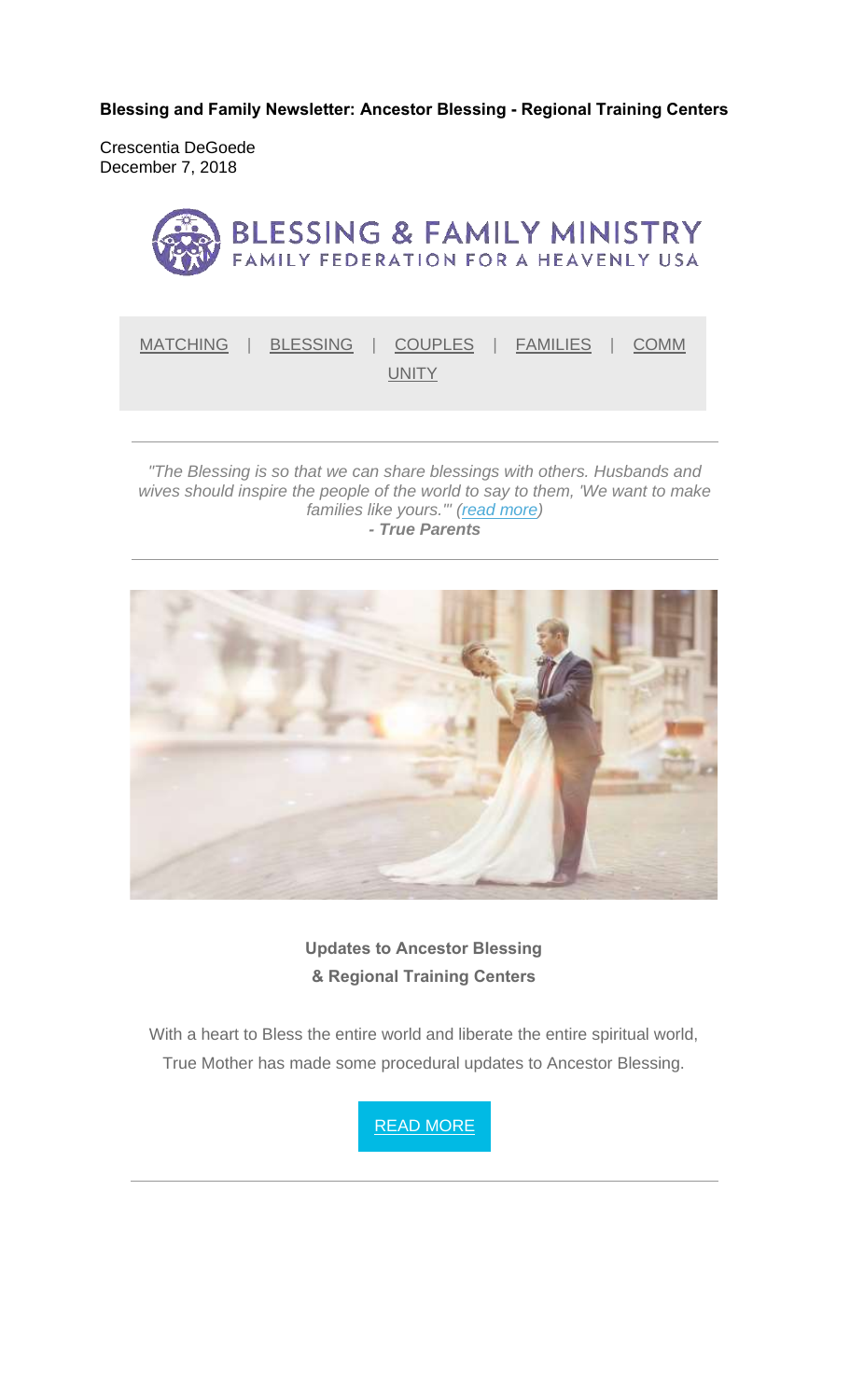

**The Holidays Are the Perfect Time to Get to Know Your Match Better**

### **Right from the Start**

Marriage and Family Therapist Sandra Lowen offers advice to Matching Candidates as they navigate finding a lifelong partner.

READ ARTICLE



# **School Of Love Fundraiser Update & Sneak Peek!**

Here are the results of High Noon's fundraiser last month!

READ MORE



## **How to Ruin Your Relationship**

A humorous but accurate description of the most common mistakes couples make in their marriages. Laugh and learn!

# WATCH VIDEO



#### **Dear Parents at Christmas**

Amid the shopping and preparations for Christmas, it is important to remember the best gift that you give your children...